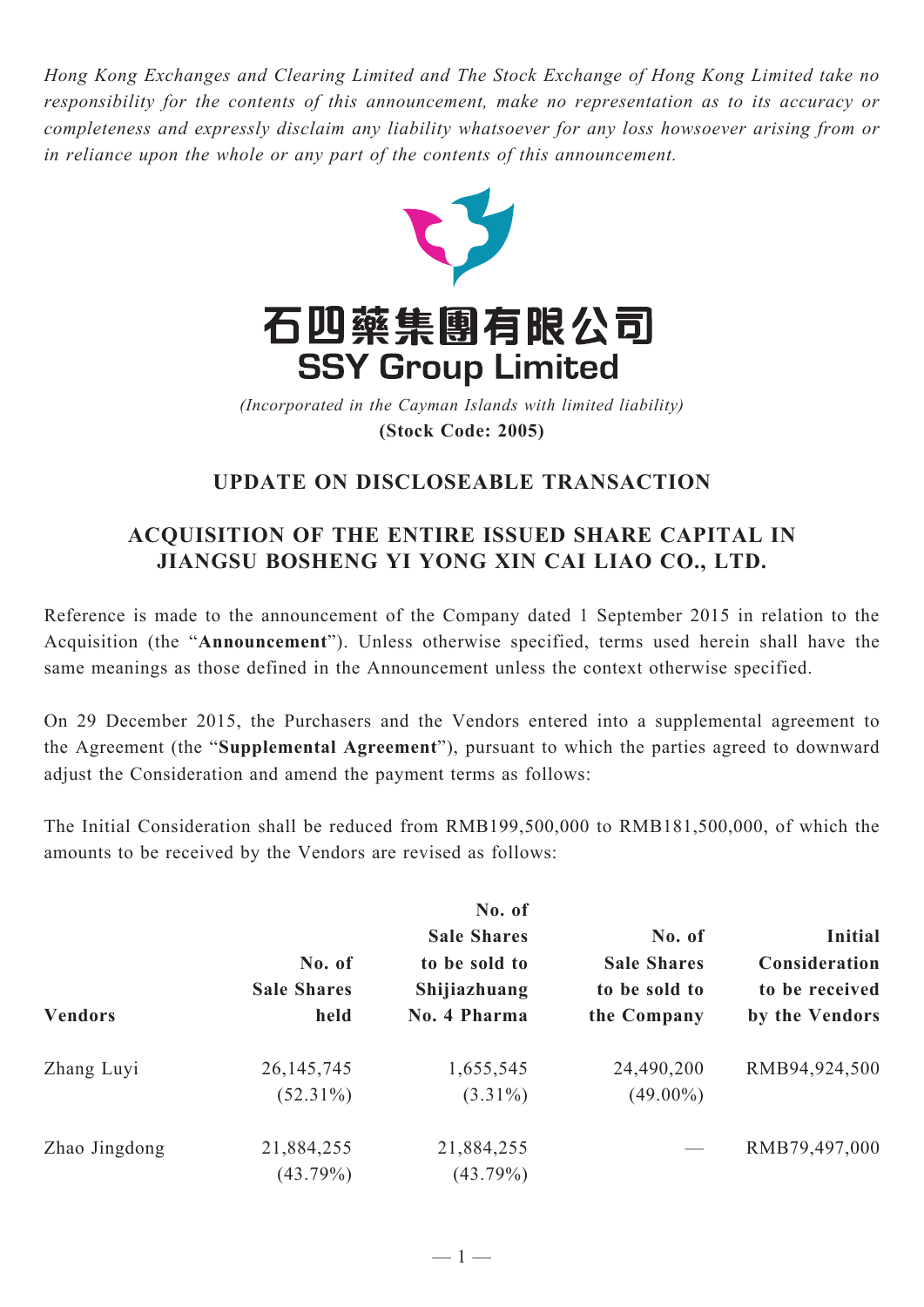| <b>Vendors</b> | No. of<br><b>Sale Shares</b><br>held | No. of<br><b>Sale Shares</b><br>to be sold to<br>Shijiazhuang<br>No. 4 Pharma | No. of<br><b>Sale Shares</b><br>to be sold to<br>the Company | <b>Initial</b><br>Consideration<br>to be received<br>by the Vendors |
|----------------|--------------------------------------|-------------------------------------------------------------------------------|--------------------------------------------------------------|---------------------------------------------------------------------|
| Zhang Enbo     | 1,000,000                            | 1,000,000                                                                     |                                                              | RMB3,630,000                                                        |
|                | $(2.00\%)$                           | $(2.00\%)$                                                                    |                                                              |                                                                     |
| Xu Zhiyong     | 750,000                              | 750,000                                                                       |                                                              | RMB2,722,500                                                        |
|                | $(1.50\%)$                           | $(1.50\%)$                                                                    |                                                              |                                                                     |
| Tang Hengrong  | 200,000                              | 200,000                                                                       |                                                              | RMB726,000                                                          |
|                | $(0.40\%)$                           | $(0.40\%)$                                                                    |                                                              |                                                                     |
| <b>Total</b>   | 49,980,000                           | 25,489,800                                                                    | 24,490,200                                                   | RMB181,500,000                                                      |
|                | $(100.00\%)$                         | $(51.00\%)$                                                                   | $(49.00\%)$                                                  |                                                                     |

The Initial Consideration shall be satisfied in full in cash by the Purchasers to the Vendors, of which RMB 88,935,000 shall be paid/payable by the Company and RMB92,565,000 shall be paid/payable by Shijiazhuang No. 4 Pharma in the following manner:

- i. the Purchasers have paid the consideration of RMB107,755,000 (the "**First Payment**");
- ii. the second part of the consideration shall be payable by Shijiazhuang No. 4 Pharma to the Vendors within one month from the date of the issue of the 2015 audited account of the Target Company (the "**Second Payment**") and shall be calculated according to the following formula, and in any event shall not exceed RMB53,745,000:

Second Payment =  $(ANP^*$  of 2015 x 9.5) – RMB126,755,000

\*ANP = the actual audited profit after tax before extraordinary items of the Target Company

iii. the remaining consideration of RMB20,000,000 shall be payable by Shijiazhuang No. 4 Pharma to the Vendors within one month from the date of the issue of the 2016 audited account of the Target Company. If the ANP for the year ending 31 December 2016 falls below RMB25,000,000, the Vendors shall make up the shortfall directly to the Target Company, failing which Shijiazhuang No. 4 Pharma has the right pay part or all of the remaining consideration payable to the Vendors directly to the Target Company to make up the shortfall.